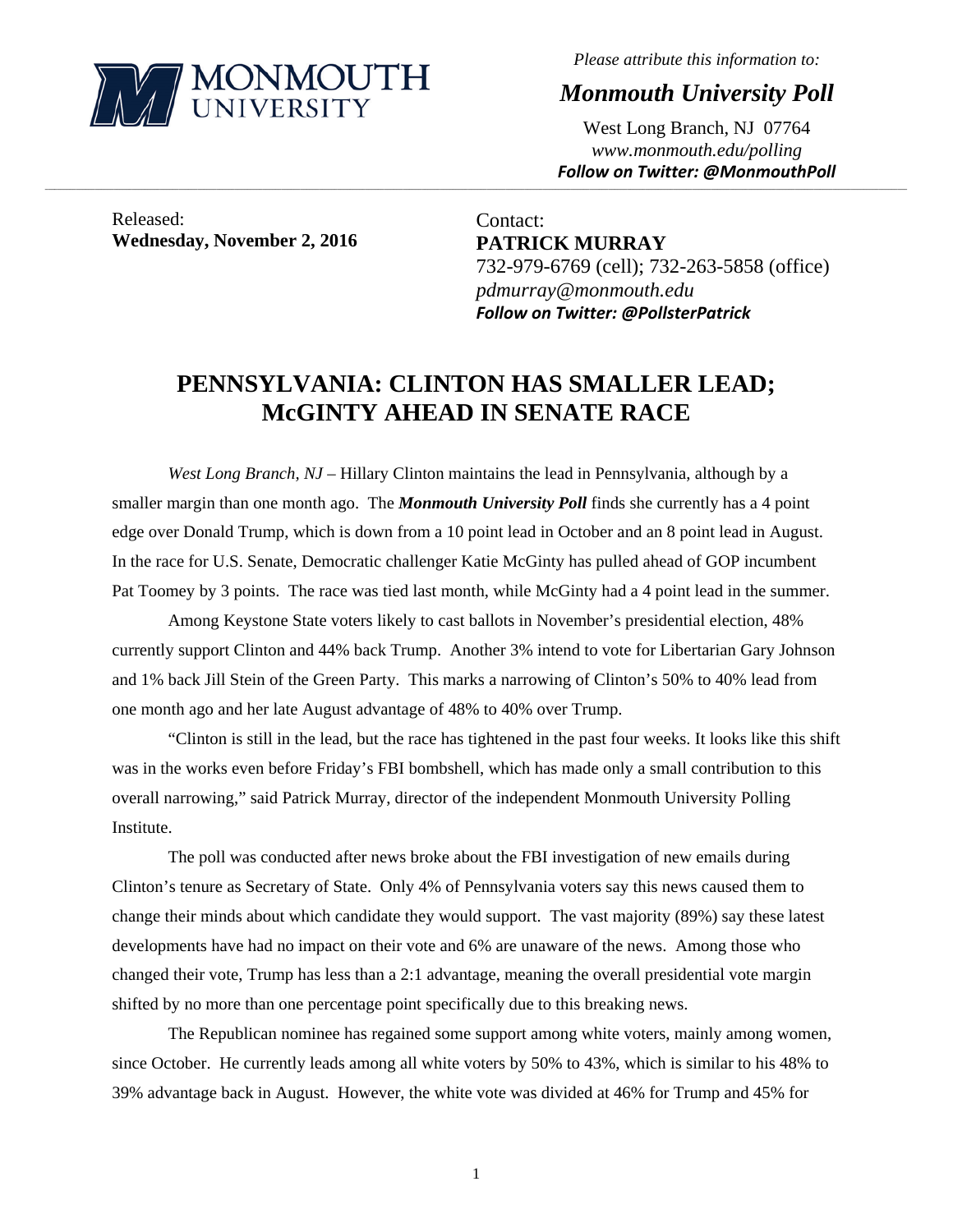Clinton just one month ago. Trump trails among white women 45% to 48% for Clinton, but this is much improved from his 35% to 55% deficit with this group last month. Trump continues to hold a large advantage among white men – 55% to 37%, compared with 57% to 35% in October.

Clinton leads among non-white voters by 83% to 9%. This is slightly lower than her 88% to 5% lead among this group in October and her 90% to 5% lead in August. These differences, however, are within the survey's margin of error.

 Philadelphia and its suburbs are where Pennsylvania statewide races tend to be won or lost. Clinton continues to do very well in the southeastern corner of the state. She leads Trump by a 62% to 29% margin in the seven congressional districts that encompass the city of Philadelphia and its adjacent suburbs. This is nearly identical to her October lead of 62% to 30% and her August lead of 62% to 29%.

Trump's improved performance has been driven by significant gains in the western portion of the state, where he now has a substantial 54% to 38% lead over Clinton. Last month, Clinton actually had a very narrow edge of 45% to 42% in western Pennsylvania, whereas Trump held a 47% to 40% lead here in August. Trump continues to hold an advantage of 56% to 40% in the northeastern and central part of the state, which is similar to his 55% to 38% lead last month and slightly off his 58% to 28% lead in this region in August.

The poll also found that Clinton's favorability rating has ticked down in the last month while Trump's rating has ticked up. Fewer than 4-in-10 Pennsylvania voters (36%) have a favorable opinion of Clinton while 53% hold an unfavorable view of her. This compares with a 41% favorable and 48% unfavorable rating in October. Only 32% have a favorable opinion of Trump while 54% hold an unfavorable view of him, but this is better than his October rating of 27% favorable and 60% unfavorable.

Turning to the U.S. Senate race, former state official Katie McGinty now leads GOP incumbent Pat Toomey by 47% to 44%, with another 3% of Keystone State voters supporting Libertarian Edward Clifford. The race was tied at 46% for each major party nominee last month, while McGinty had a 45% to 41% lead in August.

McGinty has made gains in the southeastern part of the state, now holding a 57% to 34% lead in this region compared with a narrower 49% to 42% margin last month. Toomey has a lead of 54% to 40% in the eastern and central portion of the state, identical to his 54% to 40% lead in October. The Republican has gained some strength in the western part of the state where Toomey now leads McGinty by 48% to 40%. The two candidates were actually tied at 45% each in this region one month ago.

Toomey continues to get mixed job ratings from his constituents – 40% approve and 37% disapprove of his performance as U.S. Senator. His job rating was 42% approve to 38% disapprove in October and 43% approve to 35% disapprove in August.

2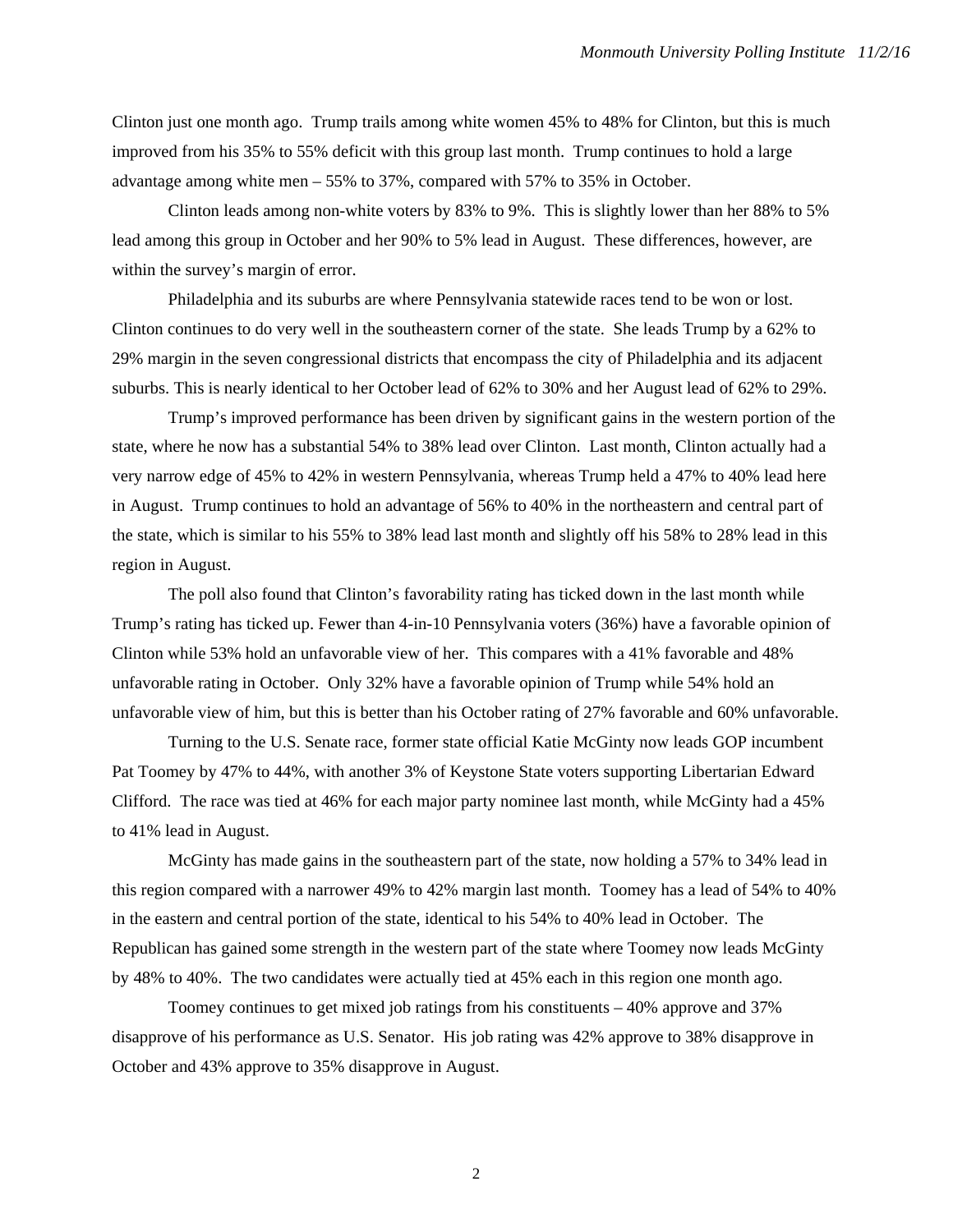Voters are divided on their personal opinion of both candidates. Toomey has a 31% favorable and 30% unfavorable rating, which is practically the same as his 32% favorable and 30% unfavorable rating last month. McGinty has a 27% favorable and 28% unfavorable rating, which is essentially the same as her 27% favorable and 29% unfavorable rating last month.

The *Monmouth University Poll* was conducted by telephone from October 29 to November 1, 2016 with 403 Pennsylvania residents likely to vote in the November election. This sample has a margin of error of + 4.9 percent. The poll was conducted by the Monmouth University Polling Institute in West Long Branch, NJ.

### **QUESTIONS AND RESULTS**

(\* Some columns may not add to 100% due to rounding.)

1/2. If the election for President was today, would you vote for Donald Trump the Republican, Hillary Clinton the Democrat, Gary Johnson the Libertarian, or Jill Stein of the Green Party? [*IF UNDECIDED:* If you had to vote for one of the following candidates at this moment, who do you lean toward – Donald Trump or Hillary Clinton?] [*NAMES WERE ROTATED*]

| (with leaners)         | <b>November</b> | October | August |
|------------------------|-----------------|---------|--------|
|                        | 2016            | 2016    | 2016   |
| Donald Trump           | 44%             | 40%     | 40%    |
| <b>Hillary Clinton</b> | 48%             | 50%     | 48%    |
| Gary Johnson           | 3%              | 5%      | 6%     |
| Jill Stein             | 1%              | 2%      | $1\%$  |
| (VOL) Other candidate  | 1%              | $< 1\%$ | $1\%$  |
| (VOL) Undecided        | 3%              | 2%      | 4%     |
| (n)                    | (403)           | (402)   | (402)  |

3. If the election for U.S. Senate was today, would you vote for Pat Toomey the Republican, Katie McGinty the Democrat, or Edward Clifford the Libertarian? [*IF UNDECIDED:* If you had to vote for one of the following candidates at this moment, who do you lean toward – Pat Toomey or Katie McGinty?] [*NAMES WERE ROTATED*]

| (with leaners)         | <b>November</b> | October | August  |
|------------------------|-----------------|---------|---------|
|                        | 2016            | 2016    | 2016    |
| Pat Toomey             | 44%             | 46%     | 41%     |
| <b>Katie McGinty</b>   | 47%             | 46%     | 45%     |
| <b>Edward Clifford</b> | 3%              | 3%      | 6%      |
| (VOL) Other candidate  | $0\%$           | 0%      | $< 1\%$ |
| (VOL) Undecided        | 6%              | 5%      | 8%      |
| (n)                    | (403)           | (402)   | (402)   |

Regardless of who you may support…

[*QUESTIONS 4 & 5 WERE ROTATED*]

4. Is your general impression of Donald Trump favorable or unfavorable, or do you have no opinion of him?

|             | <b>November</b> | October | August |
|-------------|-----------------|---------|--------|
|             | 2016            | 2016    | 2016   |
| Favorable   | 32%             | 27%     | 31%    |
| Unfavorable | 54%             | 60%     | 54%    |
| No opinion  | 14%             | 13%     | 15%    |
| (n)         | (403)           | (402)   | (402)  |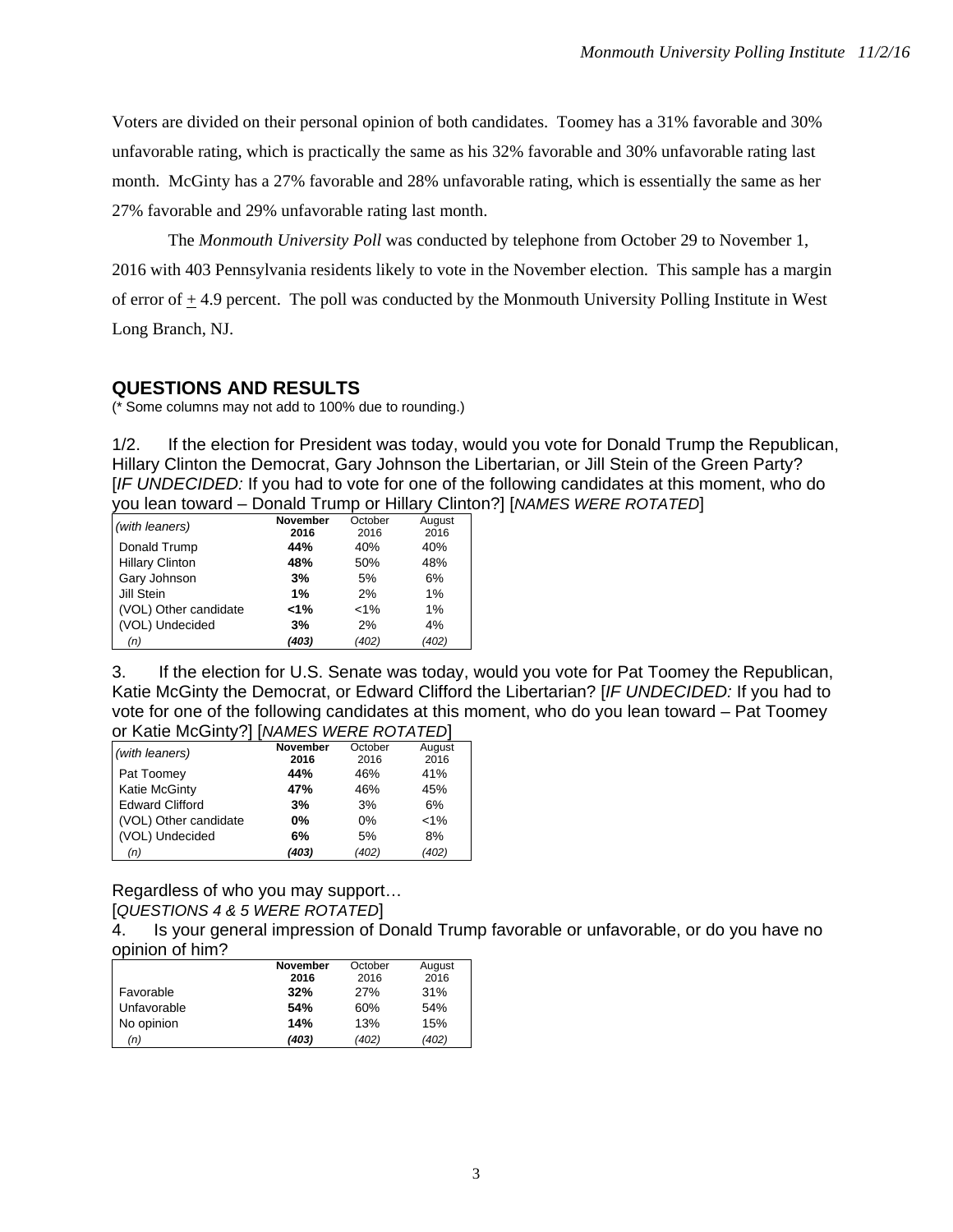| 5. Is your general impression of Hillary Clinton favorable or unfavorable, or do you have no |
|----------------------------------------------------------------------------------------------|
| opinion of her?                                                                              |

|             | <b>November</b> | October | August |
|-------------|-----------------|---------|--------|
|             | 2016            | 2016    | 2016   |
| Favorable   | 36%             | 41%     | 36%    |
| Unfavorable | 53%             | 48%     | 51%    |
| No opinion  | 11%             | 11%     | 13%    |
| (n)         | (403)           | (402)   | (402)  |

#### [*QUESTIONS 6 & 7 WERE ROTATED*]

6. Is your general impression of Pat Toomey favorable or unfavorable, or do you have no opinion of him?

|             | <b>November</b><br>2016 | October<br>2016 | August<br>2016 |
|-------------|-------------------------|-----------------|----------------|
| Favorable   | 31%                     | 32%             | 32%            |
| Unfavorable | 30%                     | 30%             | 30%            |
| No opinion  | 39%                     | 38%             | 38%            |
| (n)         | (403)                   | (402)           | (402)          |

7. Is your general impression of Katie McGinty favorable or unfavorable, or do you have no opinion of her?

|             | <b>November</b> | October | August |
|-------------|-----------------|---------|--------|
|             | 2016            | 2016    | 2016   |
| Favorable   | 27%             | 27%     | 27%    |
| Unfavorable | 28%             | 29%     | 17%    |
| No opinion  | 45%             | 44%     | 56%    |
| (n)         | (403)           | (402)   | (402)  |

## 8. Do you approve or disapprove of the job Pat Toomey is doing as U.S. senator?

|                  | <b>November</b> | October    | August |
|------------------|-----------------|------------|--------|
|                  | 2016            | 2016       | 2016   |
| Approve          | 40%             | 42%        | 43%    |
| Disapprove       | 37%             | 38%        | 35%    |
| (VOL) No opinion | 23%             | <b>20%</b> | 22%    |
| (n)              | (403)           | (402)      | (402)  |

9. Have you read or heard about Friday's news that the FBI is now looking into newly discovered emails from Hillary Clinton's time as Secretary of State, or have you not heard about this recent news?

|            | <b>November</b> |
|------------|-----------------|
|            | 2016            |
| Yes, heard | 94%             |
| Not heard  | 6%              |
| (n)        | (403)           |

10. Has this recent news changed your mind about who you will vote for in the presidential election, or has it not really changed your vote choice?

|                                   | <b>November</b><br>2016 |
|-----------------------------------|-------------------------|
| Changed mind about vote           | 4%                      |
| Not really changed vote<br>choice | 89%                     |
| (VOL) Don't know                  | 1%                      |
| Not heard                         | 6%                      |
| (n)                               | (403)                   |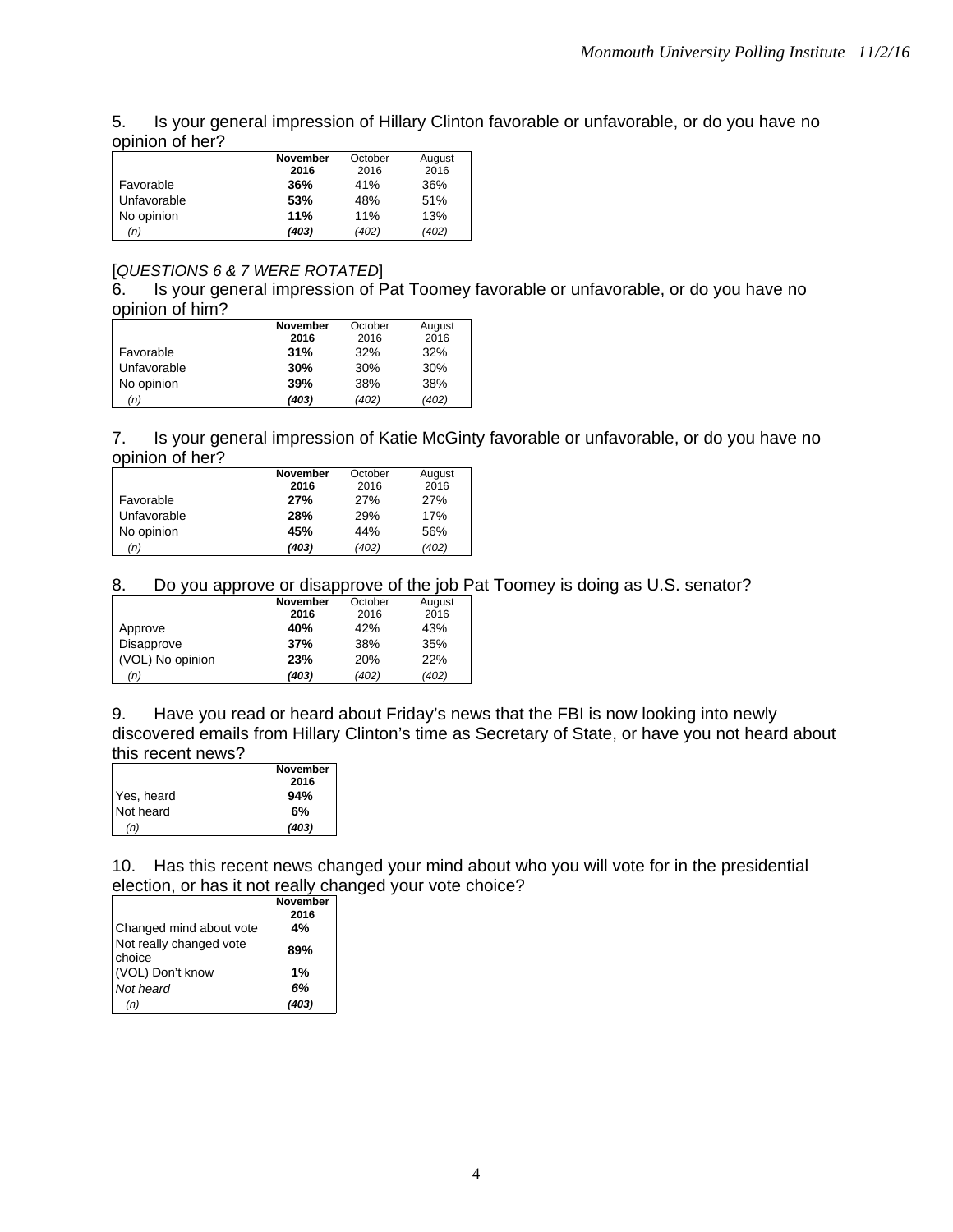#### **METHODOLOGY**

The *Monmouth University Poll* was sponsored and conducted by the Monmouth University Polling Institute from October 29 to November 1, 2016 with a random sample of 403 likely Pennsylvania voters. Interviews were conducted by a live caller in English, including 353 drawn from a list of registered voters (203 landline / 150 cell phone) and a random digit dial supplement of 50 cell phone interviews. Monmouth is responsible for all aspects of the survey design, data weighting and analysis. The final sample is weighted for age, gender, race and partisanship based on voter list and U.S. Census information. Data collection support provided by Braun Research (field), Aristotle (voter list sample), and SSI (RDD sample). For results based on this sample, one can say with 95% confidence that the error attributable to sampling has a maximum margin of plus or minus 4.9 percentage points (unadjusted for sample design). Sampling error can be larger for sub-groups (see table below). In addition to sampling error, one should bear in mind that question wording and practical difficulties in conducting surveys can introduce error or bias into the findings of opinion polls.

| <b>DEMOGRAPHICS</b> (weighted)<br>Self-Reported |                         |            |         |
|-------------------------------------------------|-------------------------|------------|---------|
| 31% Republican                                  |                         |            |         |
| 27% Independent                                 |                         |            |         |
| 42% Democrat                                    |                         |            |         |
|                                                 |                         |            |         |
| 47% Male                                        |                         |            |         |
| 53% Female                                      |                         |            |         |
|                                                 |                         |            |         |
| 23% 18-34                                       |                         |            |         |
| 24% 35-49                                       |                         |            |         |
| 30% 50-64                                       |                         |            |         |
| $23\%$ 65+                                      |                         |            |         |
| 85% White                                       |                         |            |         |
| 9% Black                                        |                         |            |         |
| 4% Hispanic                                     |                         |            |         |
| 2% Other                                        |                         |            |         |
|                                                 |                         |            |         |
| <b>MARGIN OF ERROR</b>                          |                         |            |         |
|                                                 |                         | unweighted | moe     |
|                                                 |                         | sample     | $(+/-)$ |
| <b>LIKELY VOTER</b>                             | Total                   | 403        | 4.9%    |
| <b>SELF-REPORTED</b>                            |                         | 124        | 8.8%    |
| <b>PARTY ID</b>                                 | Republican              | 107        | 9.5%    |
|                                                 | Independent<br>Democrat | 170        | 7.5%    |
| <b>IDEOLOGY</b>                                 | Conservative            | 136        | 8.4%    |
|                                                 | Moderate                | 168        | 7.6%    |
|                                                 | Liberal                 | 74         | 11.4%   |
| GENDER                                          | Male                    | 191        | 7.1%    |
|                                                 | Female                  | 212        | 6.7%    |
| AGE                                             | 18-49                   | 176        | 7.4%    |
|                                                 | $50+$                   | 226        | 6.5%    |
| <b>RACE</b>                                     | White non-Hispanic      | 335        | 5.4%    |
|                                                 | Other                   | 58         | 12.9%   |
| <b>COLLEGE DEGREE</b>                           | No                      | 222        | 6.6%    |
|                                                 | Yes                     | 175        | 7.4%    |
|                                                 |                         |            |         |

###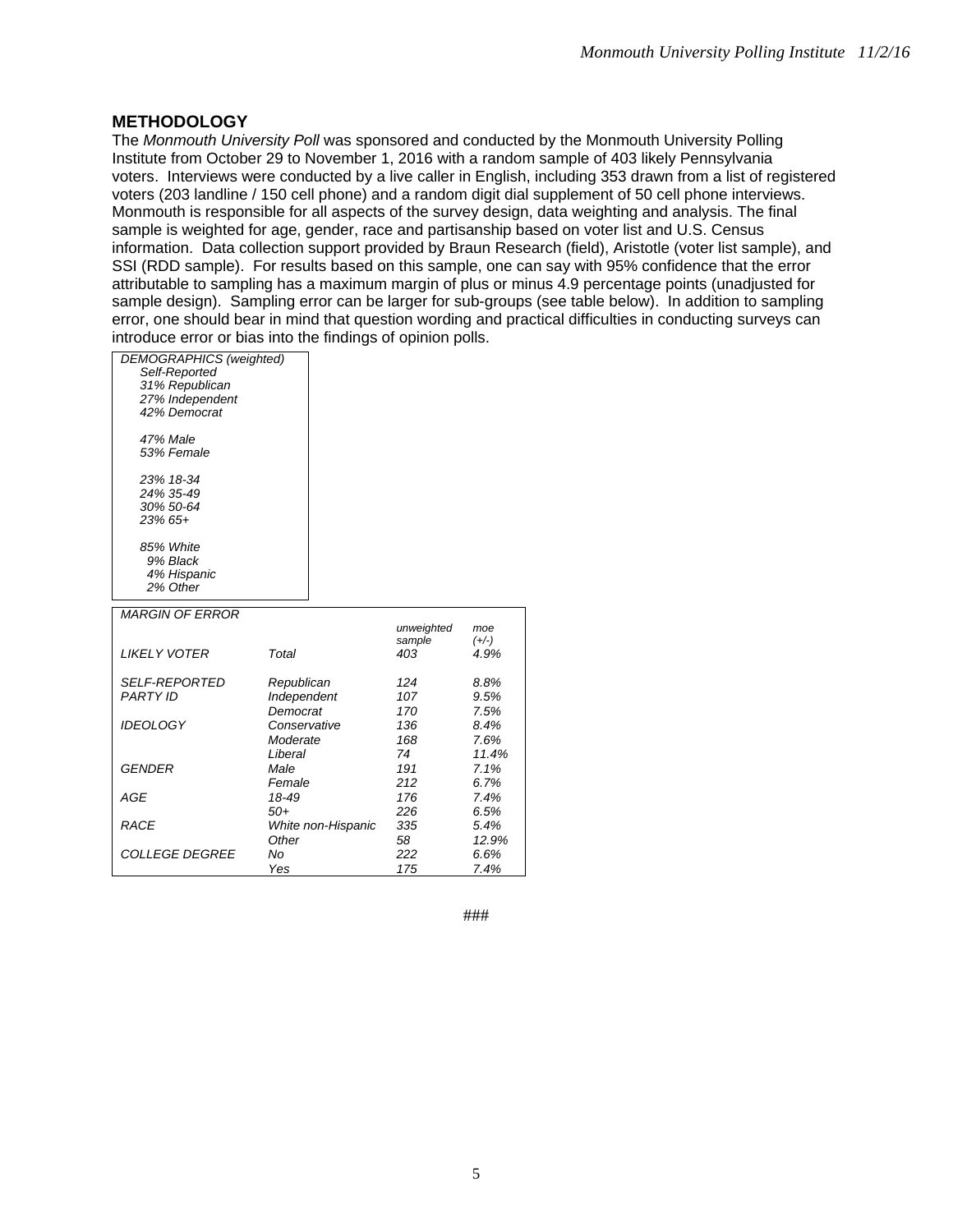| Monmouth University Poll -- PENNSYLVANIA -- 11/2/16 |  |  |  |  |
|-----------------------------------------------------|--|--|--|--|
|-----------------------------------------------------|--|--|--|--|

|                      |                  | <b>TOTAL</b> | PARTY ID |     |       | POLITICAL IDEOLOGY |       |     | <b>GENDER</b> |        | AGE 2-WAY |
|----------------------|------------------|--------------|----------|-----|-------|--------------------|-------|-----|---------------|--------|-----------|
|                      |                  |              | Rep      | Ind | Dem   | Con                | Mod   | Lib | Male          | Female | 18-49     |
| Q1-2. PREZ VOTE WITH | Trump            | 44%          | 93%      | 44% | 7%    | 78%                | 32%   | 9%  | 49%           | 39%    | 42%       |
| LEANERS              | Clinton          | 48%          | 2%       | 37% | 90%   | 16%                | 60%   | 84% | 42%           | 54%    | 46%       |
|                      | Johnson          | 3%           | $1\%$    | 8%  | $1\%$ | $1\%$              | 4%    | 3%  | 4%            | 1%     | 4%        |
|                      | Stein            | 1%           | 0%       | 5%  | 0%    | 1%                 | 0%    | 3%  | 1%            | 1%     | 3%        |
|                      | [VOL] Other cand | 0%           | 0%       | 1%  | 0%    | 0%                 | $1\%$ | 0%  | 1%            | 0%     | 1%        |
|                      | Undecided        | 3%           | 3%       | 5%  | 2%    | 4%                 | 4%    | 1%  | 3%            | 4%     | 4%        |

|                      |                  | AGE 2-WAY | <b>RACE</b>            |       |           | <b>COLLEGE DEGREE</b> |
|----------------------|------------------|-----------|------------------------|-------|-----------|-----------------------|
|                      |                  | $50+$     | White non-<br>Hispanic | Other | No degree | 4 yr degree           |
| Q1-2. PREZ VOTE WITH | Trump            | 46%       | 50%                    | 9%    | 49%       | 37%                   |
| LEANERS              | Clinton          | 50%       | 43%                    | 83%   | 43%       | 56%                   |
|                      | Johnson          | 1%        | 3%                     | 2%    | 2%        | 4%                    |
|                      | <b>Stein</b>     | 0%        | 2%                     | $0\%$ | $1\%$     | 1%                    |
|                      | [VOL] Other cand | 0%        | 0%                     | $0\%$ | 0%        | 1%                    |
|                      | Undecided        | 3%        | 3%                     | 7%    | 4%        | 2%                    |

|                           |           | <b>TOTAL</b> |     | PARTY ID |     | POLITICAL IDEOLOGY |     |     | <b>GENDER</b> |        | AGE 2-WAY |
|---------------------------|-----------|--------------|-----|----------|-----|--------------------|-----|-----|---------------|--------|-----------|
|                           |           |              | Rep | Ind      | Dem | Con                | Mod | Lib | Male          | Female | 18-49     |
| Q3. SEN VOTE WITH LEANERS | Toomev    | 44%          | 86% | 46%      | 11% | 75%                | 32% | 16% | 48%           | 40%    | 43%       |
|                           | McGinty   | 47%          | 7%  | 40%      | 82% | 17%                | 60% | 80% | 44%           | 50%    | 47%       |
|                           | Clifford  | 3%           | 4%  | 7%       | 0%  | 2%                 | 2%  | 3%  | 4%            | 2%     | 4%        |
|                           | Undecided | 6%           | 3%  | 7%       | 7%  | 5%                 | 5%  | 2%  | 4%            | 7%     | 6%        |

|                           |           | AGE 2-WAY | <b>RACE</b>            |       |           | <b>COLLEGE DEGREE</b> |
|---------------------------|-----------|-----------|------------------------|-------|-----------|-----------------------|
|                           |           | $50+$     | White non-<br>Hispanic | Other | No degree | 4 yr degree           |
| Q3. SEN VOTE WITH LEANERS | Toomey    | 45%       | 50%                    | 14%   | 46%       | 42%                   |
|                           | McGinty   | 47%       | 43%                    | 72%   | 44%       | 51%                   |
|                           | Clifford  | 3%        | 3%                     | 2%    | 4%        | 2%                    |
|                           | Undecided | 5%        | 4%                     | 12%   | 6%        | 5%                    |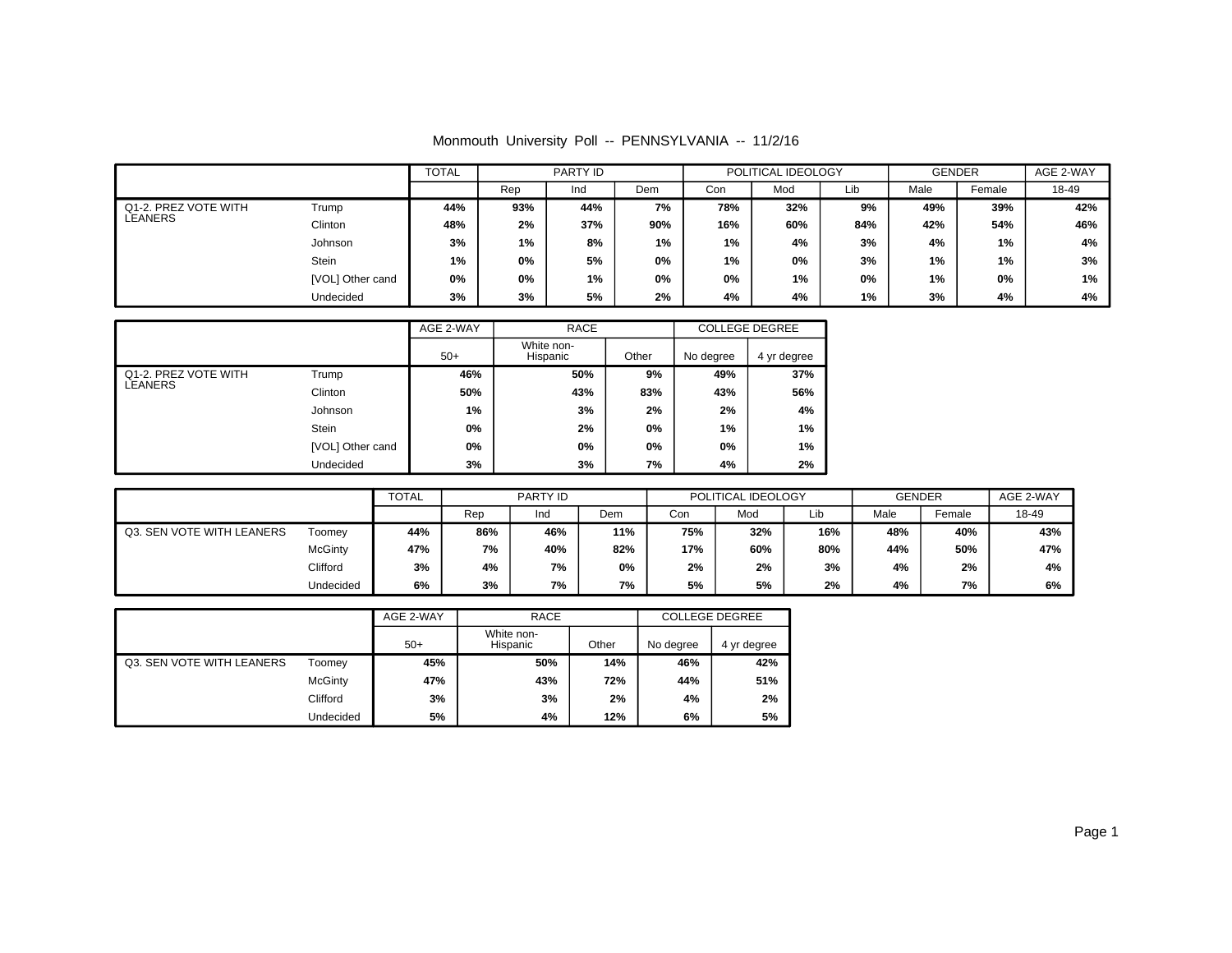#### Monmouth University Poll -- PENNSYLVANIA -- 11/2/16

|                                                             |             | TOTAL | <b>PARTY ID</b> |     | POLITICAL IDEOLOGY |     |     | <b>GENDER</b> |      | AGE 2-WAY |       |
|-------------------------------------------------------------|-------------|-------|-----------------|-----|--------------------|-----|-----|---------------|------|-----------|-------|
|                                                             |             |       | Rep             | Ind | Dem                | Con | Mod | Lib           | Male | Female    | 18-49 |
| Q4. Is your general impression of                           | Favorable   | 32%   | 70%             | 27% | 6%                 | 58% | 21% | 7%            | 34%  | 30%       | 28%   |
| Donald Trump favorable or<br>unfavorable, or do you have no | Unfavorable | 54%   | 19%             | 56% | 80%                | 25% | 66% | 85%           | 54%  | 55%       | 56%   |
| opinion of him?                                             | No opinion  | 14%   | 11%             | 16% | 13%                | 17% | 13% | 9%            | 13%  | 14%       | 16%   |

|                                                             |             | <b>RACE</b><br>AGE 2-WAY |                        |       |           | <b>COLLEGE DEGREE</b> |
|-------------------------------------------------------------|-------------|--------------------------|------------------------|-------|-----------|-----------------------|
|                                                             |             | $50+$                    | White non-<br>Hispanic | Other | No degree | 4 yr degree           |
| Q4. Is your general impression of                           | Favorable   | 36%                      | 36%                    | 4%    | 41%       | 21%                   |
| Donald Trump favorable or<br>unfavorable, or do you have no | Unfavorable | 53%                      | 51%                    | 74%   | 42%       | <b>71%</b>            |
| opinion of him?                                             | No opinion  | 11%                      | 12%                    | 22%   | 17%       | 9%                    |

|                                                                |             | <b>TOTAL</b><br>PARTY ID |     | POLITICAL IDEOLOGY |     |     | <b>GENDER</b> |     | AGE 2-WAY |        |       |
|----------------------------------------------------------------|-------------|--------------------------|-----|--------------------|-----|-----|---------------|-----|-----------|--------|-------|
|                                                                |             |                          | Rep | Ind                | Dem | Con | Mod           | Lib | Male      | Female | 18-49 |
| Q5. Is your general impression of                              | Favorable   | 36%                      | 3%  | 18%                | 73% | 14% | 41%           | 65% | 27%       | 44%    | 32%   |
| Hillary Clinton favorable or<br>unfavorable, or do you have no | Unfavorable | 53%                      | 92% | 68%                | 13% | 80% | 45%           | 22% | 61%       | 46%    | 57%   |
| opinion of her?                                                | No opinion  | 11%                      | 5%  | 13%                | 14% | 6%  | 14%           | 13% | 12%       | 10%    | 12%   |

|                                                                |             | <b>RACE</b><br>AGE 2-WAY |                        |       |           | <b>COLLEGE DEGREE</b> |
|----------------------------------------------------------------|-------------|--------------------------|------------------------|-------|-----------|-----------------------|
|                                                                |             | $50+$                    | White non-<br>Hispanic | Other | No degree | 4 yr degree           |
| Q5. Is your general impression of                              | Favorable   | 40%                      | 32%                    | 59%   | 32%       | 42%                   |
| Hillary Clinton favorable or<br>unfavorable, or do you have no | Unfavorable | 50%                      | 59%                    | 19%   | 54%       | 51%                   |
| opinion of her?                                                | No opinion  | 10%                      | 9%                     | 22%   | 14%       | 7%                    |

|                                                           |             | <b>TOTAL</b> | PARTY ID |     | POLITICAL IDEOLOGY |     |     | <b>GENDER</b> |      | AGE 2-WAY |       |
|-----------------------------------------------------------|-------------|--------------|----------|-----|--------------------|-----|-----|---------------|------|-----------|-------|
|                                                           |             |              | Rep      | Ind | Dem                | Con | Mod | Lib           | Male | Female    | 18-49 |
| Q6. Is your general impression of                         | Favorable   | 31%          | 55%      | 33% | 11%                | 49% | 28% | 9%            | 37%  | 26%       | 28%   |
| Pat Toomey favorable or<br>unfavorable, or do you have no | Unfavorable | 30%          | 8%       | 30% | 46%                | 11% | 39% | 47%           | 29%  | 31%       | 25%   |
| opinion of him?                                           | No opinion  | 39%          | 36%      | 37% | 43%                | 40% | 33% | 44%           | 35%  | 43%       | 46%   |

|                                                           |             | AGE 2-WAY<br>RACE |                        |       | <b>COLLEGE DEGREE</b> |             |
|-----------------------------------------------------------|-------------|-------------------|------------------------|-------|-----------------------|-------------|
|                                                           |             | $50+$             | White non-<br>Hispanic | Other | No dearee             | 4 yr degree |
| Q6. Is your general impression of                         | Favorable   | 33%               | 34%                    | 15%   | 31%                   | 30%         |
| Pat Toomey favorable or<br>unfavorable, or do you have no | Unfavorable | 33%               | 31%                    | 23%   | 27%                   | 33%         |
| opinion of him?                                           | No opinion  | 33%               | 34%                    | 62%   | 42%                   | 36%         |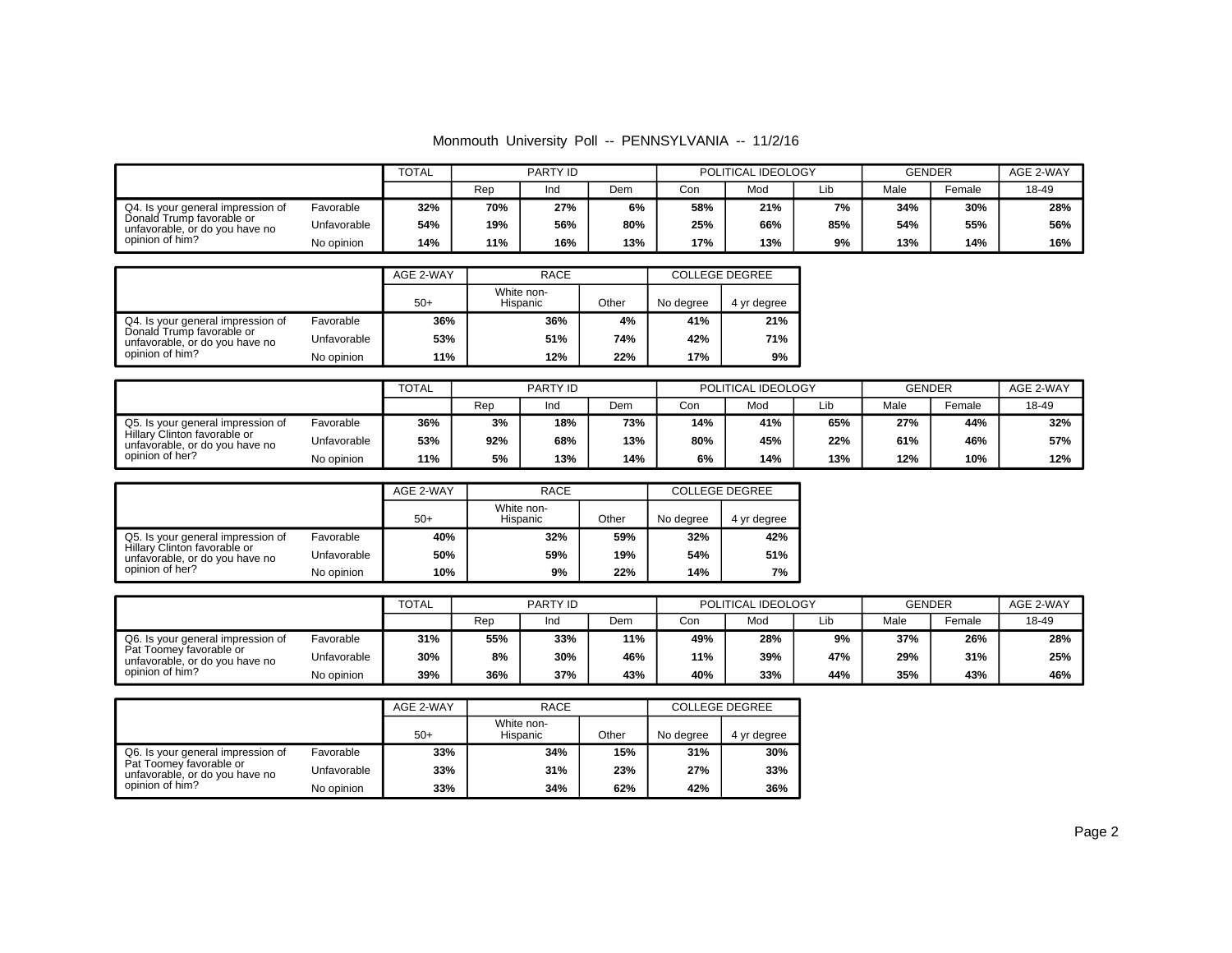#### Monmouth University Poll -- PENNSYLVANIA -- 11/2/16

|                                                              |             | <b>TOTAL</b> | PARTY ID |     | POLITICAL IDEOLOGY |     |     | <b>GENDER</b> |      | AGE 2-WAY |       |
|--------------------------------------------------------------|-------------|--------------|----------|-----|--------------------|-----|-----|---------------|------|-----------|-------|
|                                                              |             |              | Rep      | Ind | Dem                | Con | Mod | Lib           | Male | Female    | 18-49 |
| Q7. Is your general impression of                            | Favorable   | 27%          | 2%       | 19% | 51%                | 11% | 32% | 49%           | 25%  | 29%       | 22%   |
| Katie McGinty favorable or<br>unfavorable, or do you have no | Unfavorable | 28%          | 50%      | 30% | 10%                | 46% | 21% | 12%           | 30%  | 26%       | 21%   |
| opinion of her?                                              | No opinion  | 45%          | 48%      | 51% | 39%                | 42% | 47% | 38%           | 45%  | 45%       | 57%   |

|                                                              |             | <b>RACE</b><br>AGE 2-WAY |                        |       |           | <b>COLLEGE DEGREE</b> |
|--------------------------------------------------------------|-------------|--------------------------|------------------------|-------|-----------|-----------------------|
|                                                              |             | $50+$                    | White non-<br>Hispanic | Other | No degree | 4 yr degree           |
| Q7. Is your general impression of                            | Favorable   | 31%                      | 25%                    | 38%   | 26%       | 28%                   |
| Katie McGinty favorable or<br>unfavorable, or do you have no | Unfavorable | 34%                      | 31%                    | 7%    | 28%       | 28%                   |
| opinion of her?                                              | No opinion  | 34%                      | 43%                    | 55%   | 46%       | 44%                   |

|                                                                                        |                                               | <b>TOTAL</b><br>PARTY ID |     | POLITICAL IDEOLOGY |     |     | <b>GENDER</b> |     |      |        |
|----------------------------------------------------------------------------------------|-----------------------------------------------|--------------------------|-----|--------------------|-----|-----|---------------|-----|------|--------|
|                                                                                        |                                               |                          | Rep | Ind                | Dem | Con | Mod           | Lib | Male | Female |
| Q8. Do you approve or<br>disapprove of the job Pat Toomey<br>is doing as U.S. senator? | Approve                                       | 40%                      | 65% | 42%                | 21% | 62% | 36%           | 13% | 44%  | 37%    |
|                                                                                        | Disapprove                                    | 37%                      | 14% | 38%                | 54% | 16% | 45%           | 61% | 42%  | 32%    |
|                                                                                        | (VOL) Neither No opinion Dont<br>Know Refused | 23%                      | 21% | 20%                | 26% | 22% | 20%           | 25% | 14%  | 31%    |

|                                                               |                                               | AGE 2-WAY |       | <b>RACE</b>            |       | <b>COLLEGE DEGREE</b> |             |  |
|---------------------------------------------------------------|-----------------------------------------------|-----------|-------|------------------------|-------|-----------------------|-------------|--|
|                                                               |                                               | 18-49     | $50+$ | White non-<br>Hispanic | Other | No degree             | 4 yr degree |  |
| Q8. Do you approve or                                         | Approve                                       | 40%       | 41%   | 43%                    | 32%   | 41%                   | 39%         |  |
| disapprove of the job Pat Toomey<br>is doing as U.S. senator? | Disapprove                                    | 34%       | 39%   | 37%                    | 36%   | 35%                   | 39%         |  |
|                                                               | (VOL) Neither_No opinion_Dont<br>Know Refused | 26%       | 20%   | 21%                    | 32%   | 24%                   | 22%         |  |

|                                                                                                                                                                                                                                                  | TOTAL     | PARTY ID  |           |           |           | POLITICAL IDEOLOGY |           | <b>GENDER</b> | AGE 2-WAY |            |
|--------------------------------------------------------------------------------------------------------------------------------------------------------------------------------------------------------------------------------------------------|-----------|-----------|-----------|-----------|-----------|--------------------|-----------|---------------|-----------|------------|
|                                                                                                                                                                                                                                                  |           | Rep       | Ind       | Dem       | Con       | Mod                | Lib       | Male          | Female    | 18-49      |
| Yes, heard<br>E1. Have you read or heard about<br>Fridays news that the FBI is now<br>looking into newly discovered<br>emails from Hillary Clintons time<br>Not heard<br>as Secretary of State, or have you<br>not heard about this recent news? | 94%<br>6% | 98%<br>2% | 94%<br>6% | 92%<br>8% | 97%<br>3% | 96%<br>4%          | 95%<br>5% | 95%<br>5%     | 94%<br>6% | 90%<br>10% |